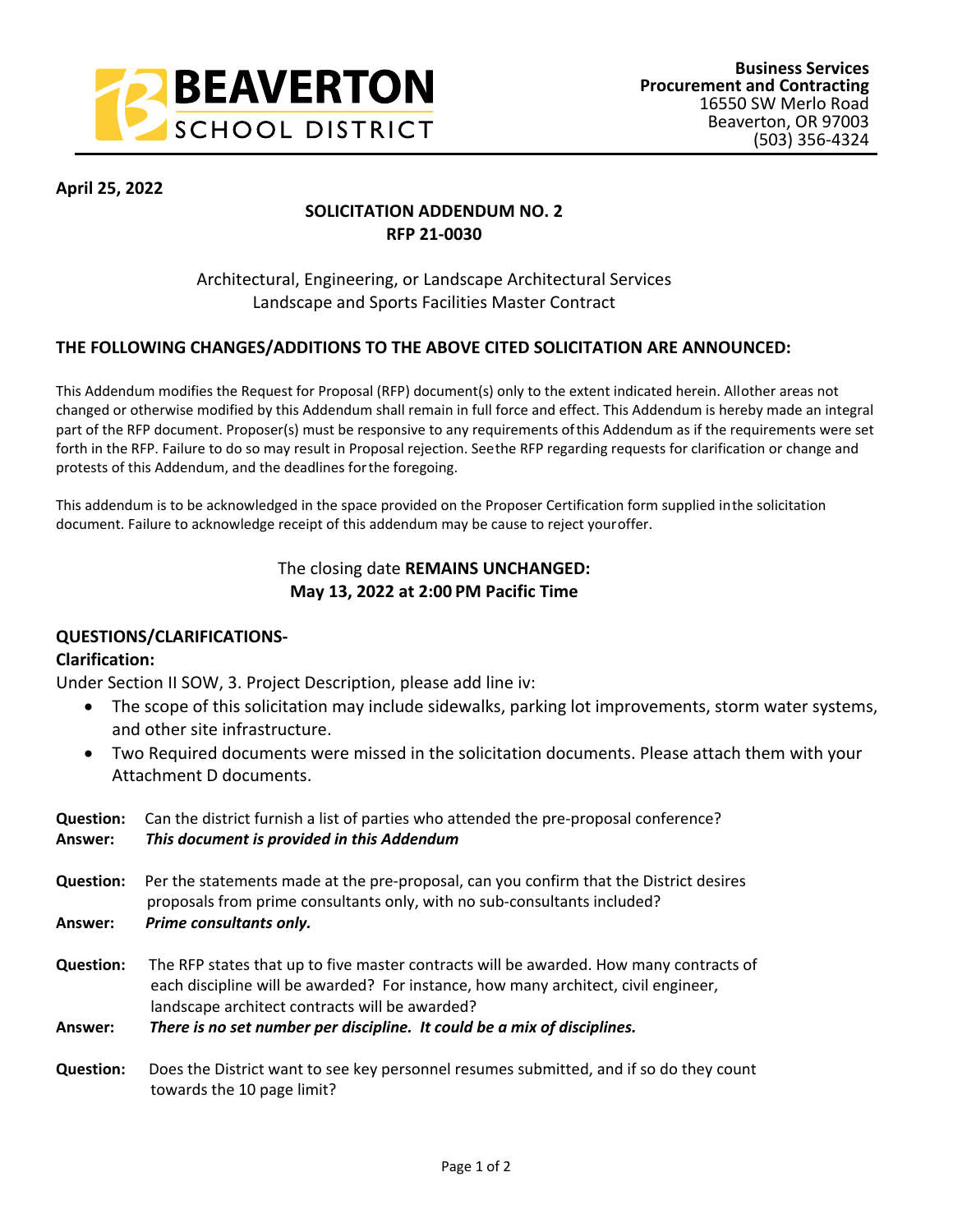| Answer:                     | Please provide what the RFP requests. Any submission will need to be within the length<br>requested. This is a Proposer choice and anything provided will be subjected to the page limitation.<br>Proposers may wish to describe the key personnel intended as opposed to providing actual resumes.                          |
|-----------------------------|------------------------------------------------------------------------------------------------------------------------------------------------------------------------------------------------------------------------------------------------------------------------------------------------------------------------------|
| <b>Question:</b>            | Can the District provide a list of specific projects planned for this master<br>contract?                                                                                                                                                                                                                                    |
| Answer:                     | There isn't a comprehensive list of anticipated projects to be completed through these Mater<br>Contracts. There is a general list of anticipated projects relating to the upcoming Bond on the District<br>website. However, there may be non-Bond projects that fall under the parameters of this<br>solicitation as well. |
| <b>Question:</b><br>Answer: | Who will be on the selection committee? If specific committee member names/titles are<br>known, can you describe the roles of the members on the committee?<br>Please see the solicitation document Section IV Par 1.                                                                                                        |
| <b>Question:</b><br>Answer: | Confirming the page count is 10 pages as the recent RFQ 21-0025 had been corrected to 20 pages.<br>The page count is 10 digital pages.                                                                                                                                                                                       |
| <b>Question:</b><br>Answer: | Also want to confirm that the required forms do not count against the page count.<br>The required forms do not count toward the total page count.                                                                                                                                                                            |
| <b>Question:</b>            | Please confirm that "Attachment D - Current Contracts & Largest Similar Jobs" are not required for this<br>RFQ as they were required for RFQ 21-0025.                                                                                                                                                                        |
| Answer:                     | These were missed in our posting and are attached. These should be included in Attachment D of your<br>submitted proposal.                                                                                                                                                                                                   |

**End of Addenda**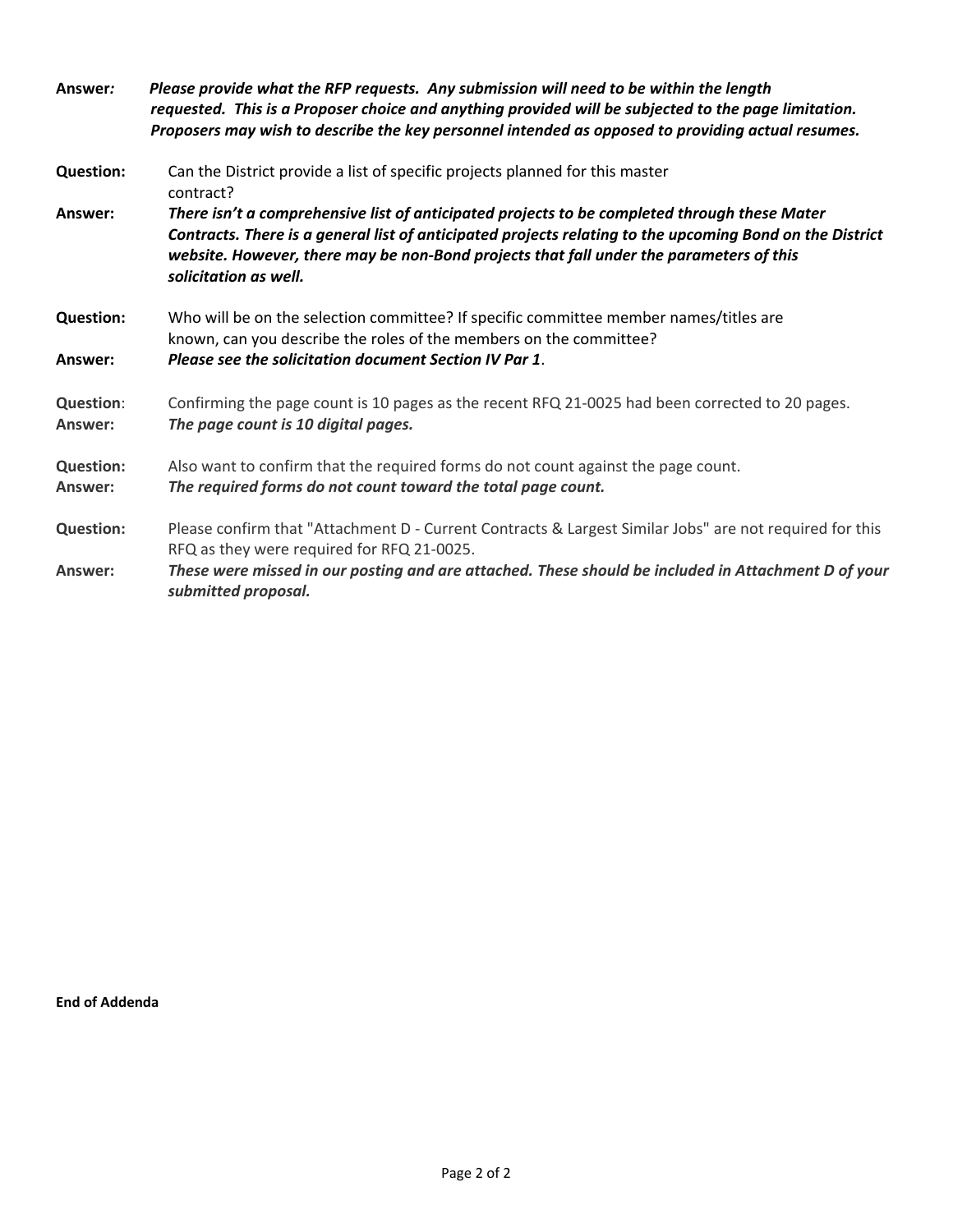

### **CURRENT CONTRACTS IN FORCE**

| <b>ITEM</b>             | <b>CONTRACT 1</b> |                  |        | <b>CONTRACT 2</b> |                   |                  |                           |
|-------------------------|-------------------|------------------|--------|-------------------|-------------------|------------------|---------------------------|
| A. Work Location        |                   |                  |        |                   |                   |                  |                           |
| B. Scope of Work;       |                   |                  |        |                   |                   |                  |                           |
| Check box:              | □                 | New Construction | □      | Re-Construction   | $\Box$            | New Construction | $\Box$ Re-Construction    |
| C. Contract Amount      | \$                |                  |        |                   | \$                |                  |                           |
| D. Change Order Amount  | \$                |                  |        |                   | \$                |                  |                           |
| E. % Completed          |                   |                  |        | %                 |                   |                  | %                         |
| F. Est. Completion Date |                   |                  |        |                   |                   |                  |                           |
| G. Owner's Name         |                   |                  |        |                   |                   |                  |                           |
| H. Owner Contact        |                   |                  |        |                   |                   |                  |                           |
| I. Telephone            | $\overline{ }$    | $\lambda$        |        |                   | $\overline{ }$    | $\lambda$        |                           |
| J. E-Mail Address       |                   |                  |        |                   |                   |                  |                           |
|                         | <b>CONTRACT 3</b> |                  |        |                   | <b>CONTRACT 4</b> |                  |                           |
| <b>ITEM</b>             |                   |                  |        |                   |                   |                  |                           |
| A. Work Location        |                   |                  |        |                   |                   |                  |                           |
| B. Scope of Work;       |                   |                  |        |                   |                   |                  |                           |
| Check box:              | □                 | New Construction | $\Box$ | Re-Construction   | $\Box$            | New Construction | $\Box$<br>Re-Construction |
| C. Contract Amount      | \$                |                  |        |                   | \$                |                  |                           |
| D. Change Order Amount  | \$                |                  |        |                   | \$                |                  |                           |
| E. % Completed          |                   |                  |        | %                 |                   |                  | $\%$                      |
| F. Est. Completion Date |                   |                  |        |                   |                   |                  |                           |
| G. Owner's Name         |                   |                  |        |                   |                   |                  |                           |
| H. Owner Contact        |                   |                  |        |                   |                   |                  |                           |
| I. Telephone            | $\overline{(}$    | $\lambda$        |        |                   | $\overline{(\ }$  | $\lambda$        |                           |